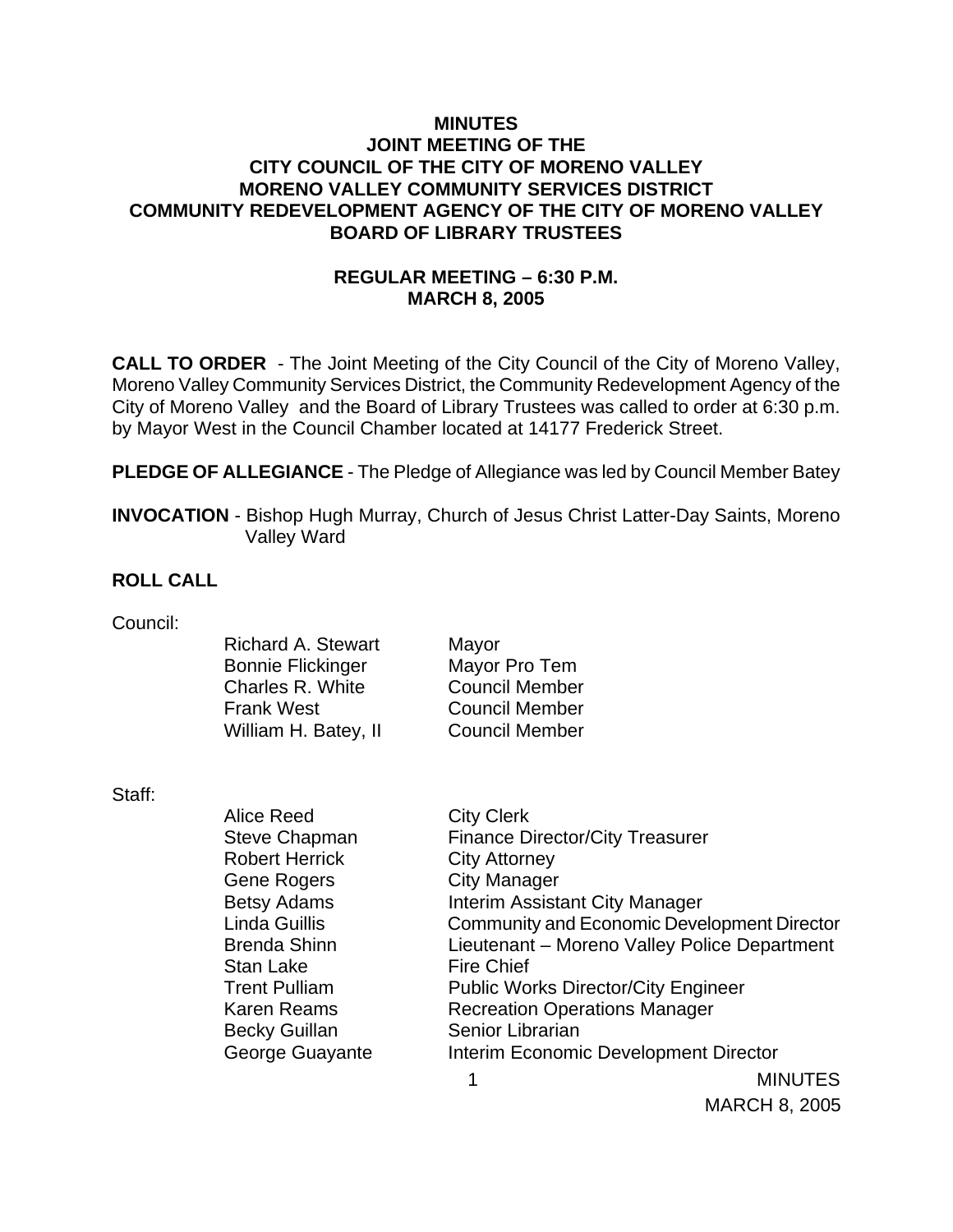Angela Rushen **Interim Administrative Services Director** Denese Wilson **Human Resources Manager** 

Mayor Stewart opened the agenda items for the Consent Calendars for public comments; there being none, public comments were closed.

#### **A. CONSENT CALENDAR** - **CITY COUNCIL**

- A1. ORDINANCES FIRST READING BY TITLE ONLY Waived reading of all Ordinance Introductions and read by title only.
- A2. MINUTES REGULAR MEETING OF FEBRUARY 22, 2005 (Report of: City Clerk's Department) Recommendation: Approve as submitted.
- A3. MINUTES SPECIAL MEETING OF FEBRUARY 15, 2005 (Report of: City Clerk's Department) Recommendation: Approve as submitted.
- A4. ACCEPTANCE OF THE OFFICE OF TRAFFIC SAFETY (OTS) GRANT FUNDING, "CALIFORNIA SEAT BELT COMPLIANCE CAMPAIGN" (Report of: Police Department) Recommendation: Accept the OTS Grant in the amount of \$59,967.00 entitled "California Seat Belt Compliance Campaign." This will allow the Moreno Valley Police Department (MVPD) to provide directed enforcement during the statewide campaign. This campaign will coincide with the statewide campaign, which includes the Memorial Day Holiday period this year, and will be related to seat belt and child safety seat usage.
- A5. THIRD AMENDMENT TO AGREEMENT FOR PROFESSIONAL CONSULTANT SERVICES WITH CALTROP ENGINEERING, INC. (Report of: Public Works Department) Recommendation: Approve the Third Amendment to Agreement for Professional Consultant Services with Caltrop Engineering Inc., 1037 West 9<sup>th</sup> Street, Upland, California 91786 to provide Professional Consultant Services; authorize the Mayor to execute said Third Amendment to Agreement for Professional Consultant Services with Caltrop Engineering Inc.; and authorize an increase in the Purchase Order to Caltrop Engineering Inc. in the amount of \$64,000 when all parties have signed the Third Amendment to Agreement for Professional Consultant Services.
- A6. PALM DESERT DEVELOPMENT COMPANY (PDDC) HEACOCK COTTONWOOD IV, LP (COTTONWOOD PLACE PHASE IV)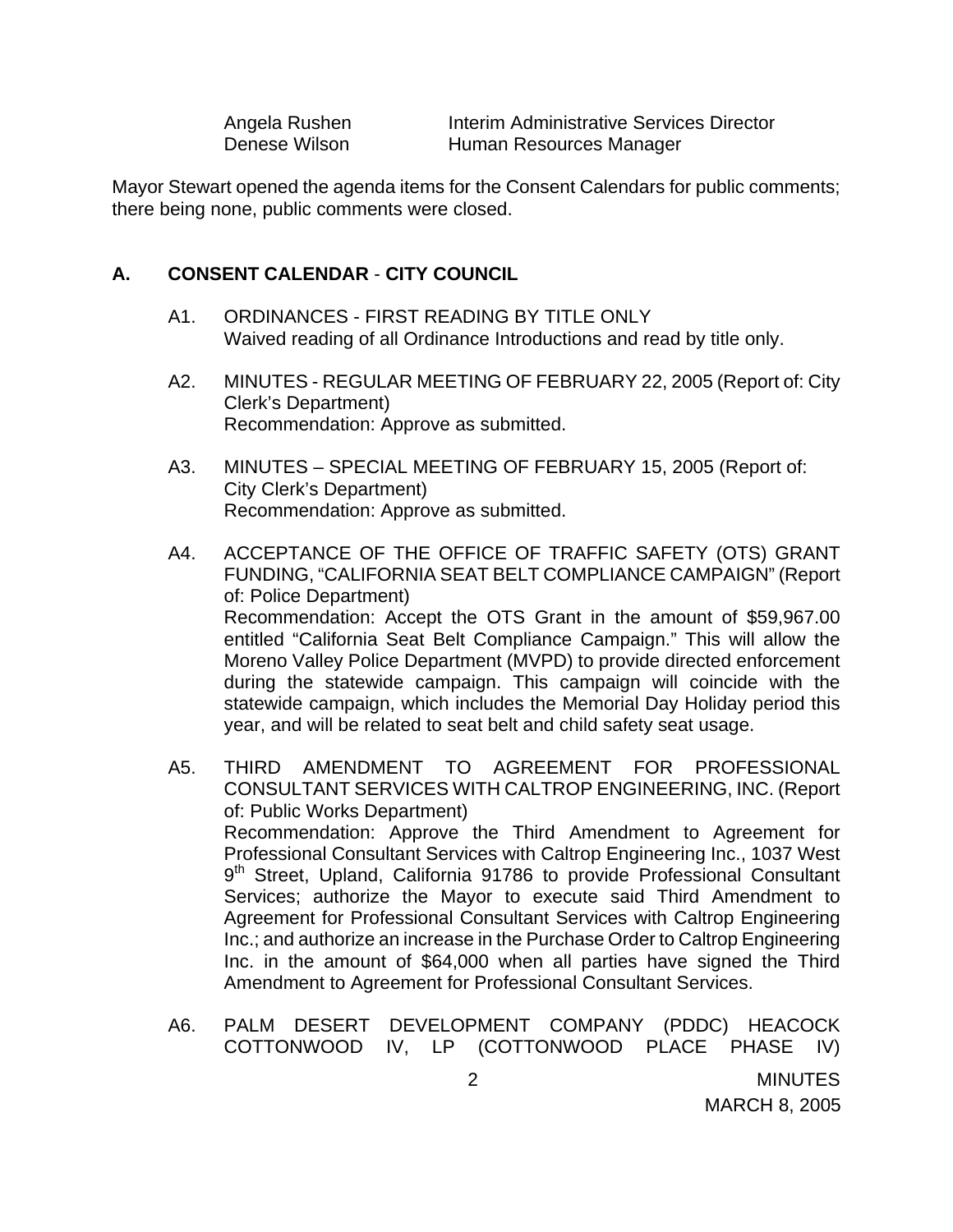RESOLUTIONS FOR TAX CREDIT APPLICATION (Report of: Community Development Department)

Recommendation: Adopt Resolution No. 2005-25, a Resolution of the City of Moreno Valley regarding assistance to the Cottonwood Place Phase IV housing development proposed by Palm Desert Development Company.

#### Resolution No. 2005-25

A Resolution of the City Council of the City of Moreno Valley, California, Supporting the Cottonwood Place Phase IV Housing Development and Affirming its Intention to Provide Assistance to Heacock Cottonwood IV, LP, a Subsidiary of the Palm Desert Development Company

### **B. CONSENT CALENDAR** - **COMMUNITY SERVICES DISTRICT**

- B1. ORDINANCES FIRST READING BY TITLE ONLY Recommendation: Waive reading of all Ordinance Introductions and read by title only.
- B2. MINUTES REGULAR MEETING OF FEBRUARY 22, 2005 (Report of: City Clerk's Department) Recommendation: Approve as submitted.

# **C. CONSENT CALENDAR** - **COMMUNITY REDEVELOPMENT AGENCY**

- C1. ORDINANCES FIRST READING BY TITLE ONLY Recommendation: Waive reading of all Ordinance Introductions and read by title only.
- C2. MINUTES REGULAR MEETING OF FEBRUARY 22, 2005 (Report of: City Clerk's Department) Recommendation: Approve as submitted.

# **D. CONSENT CALENDAR** - **BOARD OF LIBRARY TRUSTEES**

- D1. ORDINANCES FIRST READING BY TITLE ONLY Waived reading of all Ordinance Introductions and read by title on
- D2. MINUTES REGULAR MEETING OF FEBRUARY 22, 2005 (Report of: City Clerk's Department) Recommendation: Approve as submitted.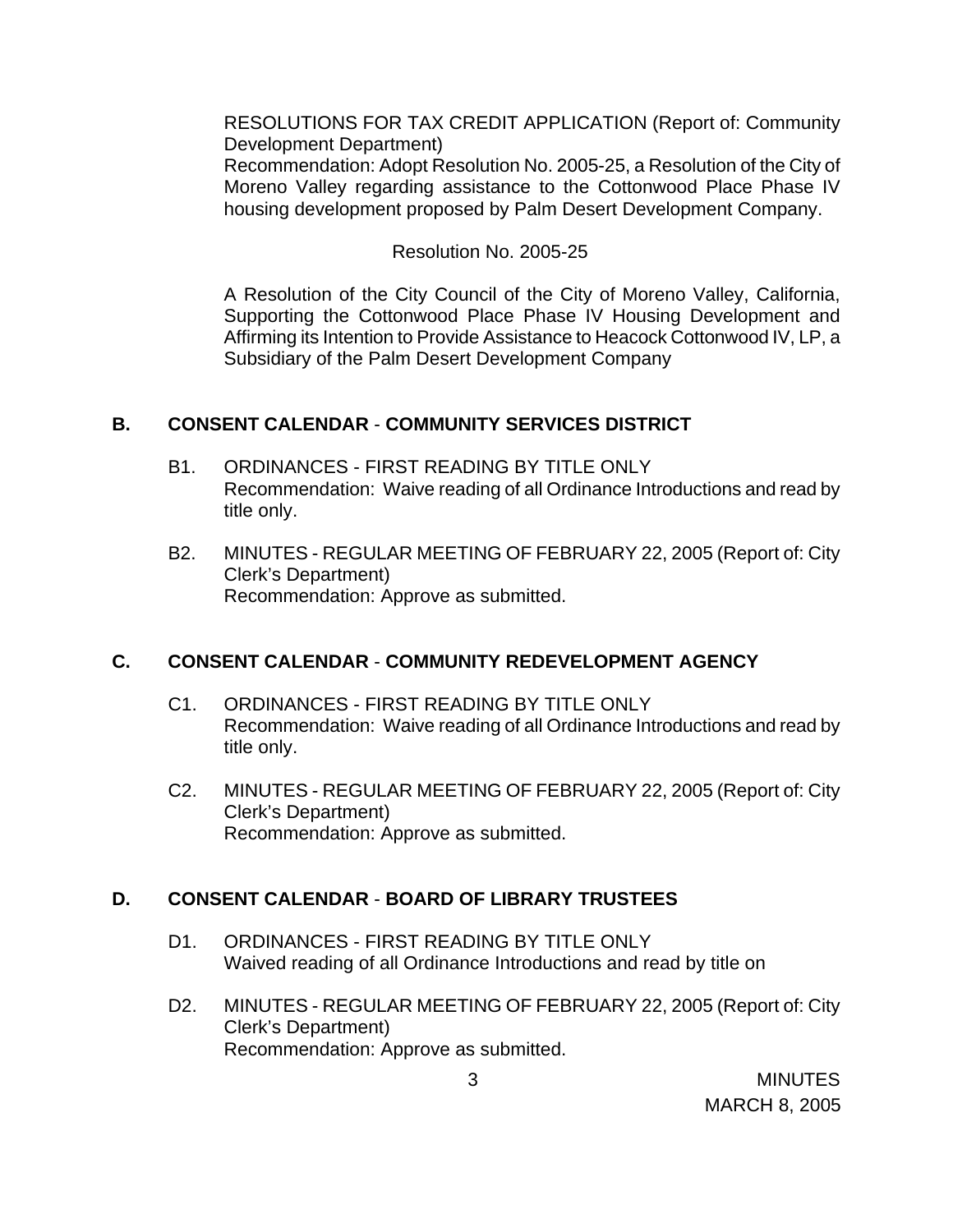# **Joint Consent Calendar items A2 – D2 approved by a 5-0 vote. m/White, s/Batey.**

## **E. PUBLIC HEARINGS**

- E1. RECONSIDERATION OF TENTATIVE TRACT MAP NO. 31556, WHICH INCLUDED THE SUBDIVISION OF A 75.6 GROSS ACRE PORTION OF LAND INTO 85 SINGLE-FAMILY RESIDENTIAL LOTS, TWO (2) DETENTION AND CLEANSING BASIN LOTS, ONE FIRE ACCESS LOT AND FOUR (4) OPEN SPACE LOTS WITHIN THE RA-2 (RESIDENTIAL AGRICULTURE -2) AND HR (HILLSIDE RESIDENTIAL) LAND USE DISTRICTS. THE PROJECT IS LOCATED ON THE NORTHEAST CORNER OF OLIVER STREET AND JUNIPER AVENUE AND WAS SUBMITTED BY THE APPLICANT, EMPIRE HOMES (Report of: Community Development Department) Recommendation: That the City Council:
	- 1. Reconsider the revised Tentative Tract Map No. 31556 and either:
		- A. Approve the revised Tentative Tract Map No. 31556 by taking the following actions:
			- 1. Ratify the Adoption of the Negative Declaration and direct staff to file a Notice of Determination;
			- 2. Rescind the prior Resolution No. 2005-16 denying Tentative Tract Map No. 31556;
			- 3. Approve the revised project; and
			- 4. Direct staff to prepare an approval resolution for the March 22, 2005, City Council Meeting; or
		- B. Take no action

 A presentation was made by the applicant Russ Van Cleeve, President of Empire Homes.

Chad Brown of Empire Homes responded to Council questions.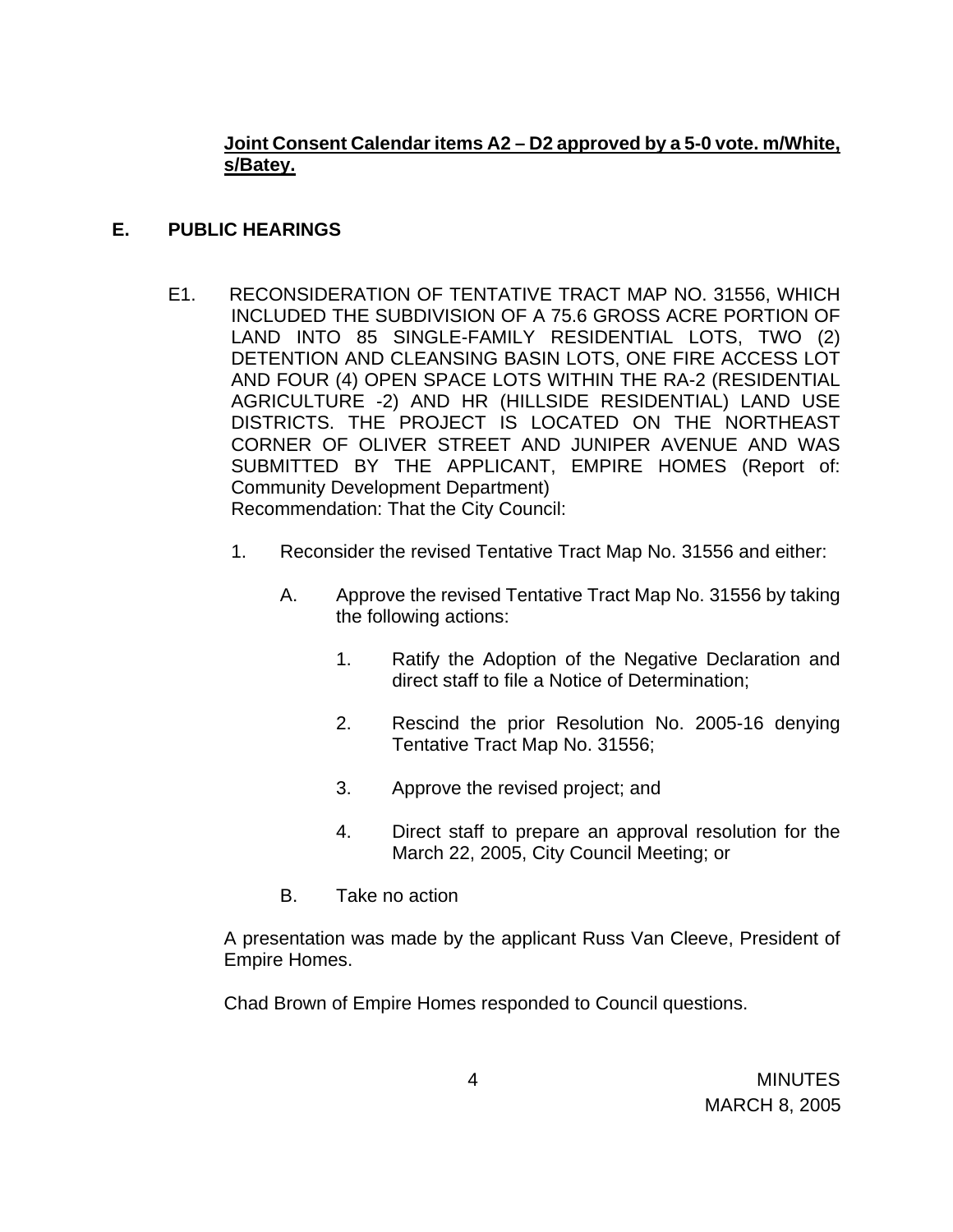Mayor Stewart opened the public testimony portion of the public hearing. Public testimony was received from: Marcia Narog (opposes); Bill Wilson (opposes); Vaughn Lucas (supports); William Ward on behalf of Vincent Monaco, submitted discourse for the record, (opposes); Joe Bonadiman on behalf of Vincent Monaco, (opposes); Ron Granados (supports); Jan Beyers (opposes); Margie Breitkruez (opposes); Steve Anderson (opposes); Charlene Smout (opposes); Susan Gilchrist (opposes); and Angela Igrazim (opposes).

### **RECESS; RECONVENE**

 A rebuttal argument was made by the applicant Russ Van Cleeve, President of Empire Homes.

 **Approved by a 4-1 vote. m/West, s/White, Batey voting no, with modifications to recommendation #3 as follows: 1) adjust the southerly road to the southern boundary of the property around the existing hill feature; 2) remove the three lots from the draw in the middle of the site; and 3) avoid a hill area on the northwest portion of site by squeezing 5 lots to avoid a hill feature.**

- E2. RECOMMENDATION TO CONDUCT HEARING, FIND CEQA CATEGORICAL EXEMPTION AND NEPA PROGRAMMATIC CATEGORICAL EXCLUSION, ADOPT RESOLUTION(S) OF NECESSITY AUTHORIZING EMINENT DOMAIN PROCEEDINGS FOR THE EASEMENTS FOR THE AQUEDUCT BIKE TRAIL FROM JOHN F. KENNEDY DRIVE TO COTTONWOOD AVENUE, AND AUTHORIZE FILING OF APPROPRIATE ACTIONS AND SEEKING ORDERS FOR DEPOSIT AND PREJUDGMENT POSSESSION, PROJECT NO. 02- 46165321 (Report of: Public Works Department) Recommendation: That the City Council:
	- 1. Conduct hearing, allowing the property owners who have requested the right to appear to provide additional evidence to the City Council;
	- 2. Approve and adopt the Planning Division's findings that the project, including each proposed easement acquisition and Resolution of Necessity, is exempt from CEQA as it is classified as a Class 1 Categorical Exemption (under section 15301C), and does not have a significant impact on the environment as defined by Caltrans' NEPA determination of Programmatic Categorical Exclusion (PCE); therefore, environmental documents are not required;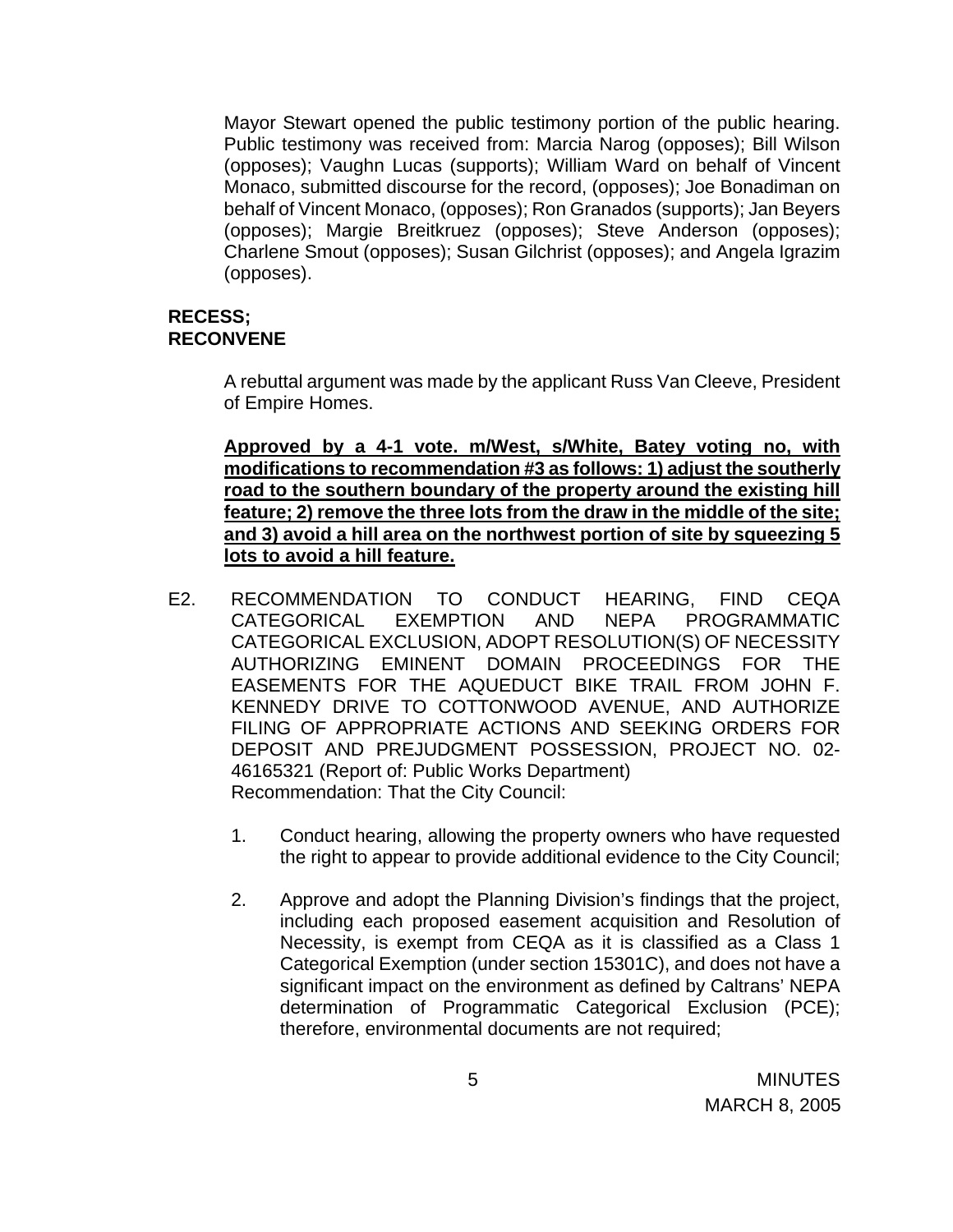- 3. Find that the proposed Factual Summary to Justify Findings, attached to the Staff's Agenda Request, is true and correct, as to each proposed Resolution of Necessity;
- 4. Find and determine that each of the statements, findings and facts in each of the proposed Resolution(s) of Necessity is true and correct;
- 5. Adopt the Resolution(s) of Necessity Nos. 2005-21 (Dink Properties, Inc.), 2005-22 (Regional Properties, Inc.), 2005-23 (Southwest Bank), and 2005-24 (Sunnymead Joint Venture) authorizing eminent domain proceedings; and

#### Resolution No. 2005-21

 A Resolution of the City Council of the City of Moreno Valley, California, Finding and Determining that the Public Interest and Necessity Require the Acquisition of Property for a Public Bike Trail Including Related Improvements and Facilities; that the Acquisition and Taking of the Easements in the Herein-Described Property or Properties are Necessary for the Project; that the Project is Planned in a Manner that is most Compatible with the Greatest Public Good and the Least Private Injury; that the Offer Required by Government Code Section 7267.2 has been made; Authorizing Proceedings to be Commenced in Eminent Domain; and Authorizing the Deposit of Necessary Funds and the Payment of Necessary Expenses and Fees for Acquisition of said Properties; and Authorizing Counsel to Obtain an Order for Prejudgment Possession of the Subject Properties Assessor Parcel Number: 482-671-010 Owner: Dink Properties, Inc.

Resolution No. 2005-22

A Resolution of the City Council of the City of Moreno Valley, California, Finding and Determining that the Public Interest and Necessity Require the Acquisition of Property for a Public Bike Trail Including Related Improvements and Facilities; that the Acquisition and Taking of the Easements in the Herein-Described Property or Properties are Necessary for the Project; that the Project is Planned in a Manner that is most Compatible with the Greatest Public Good and the Least Private Injury; that the Offer Required by Government Code Section 7267.2 has been made; Authorizing Proceedings to be Commenced in Eminent Domain; and Authorizing the Deposit of Necessary Funds and the Payment of Necessary Expenses and Fees for Acquisition of said Properties; and Authorizing Counsel to Obtain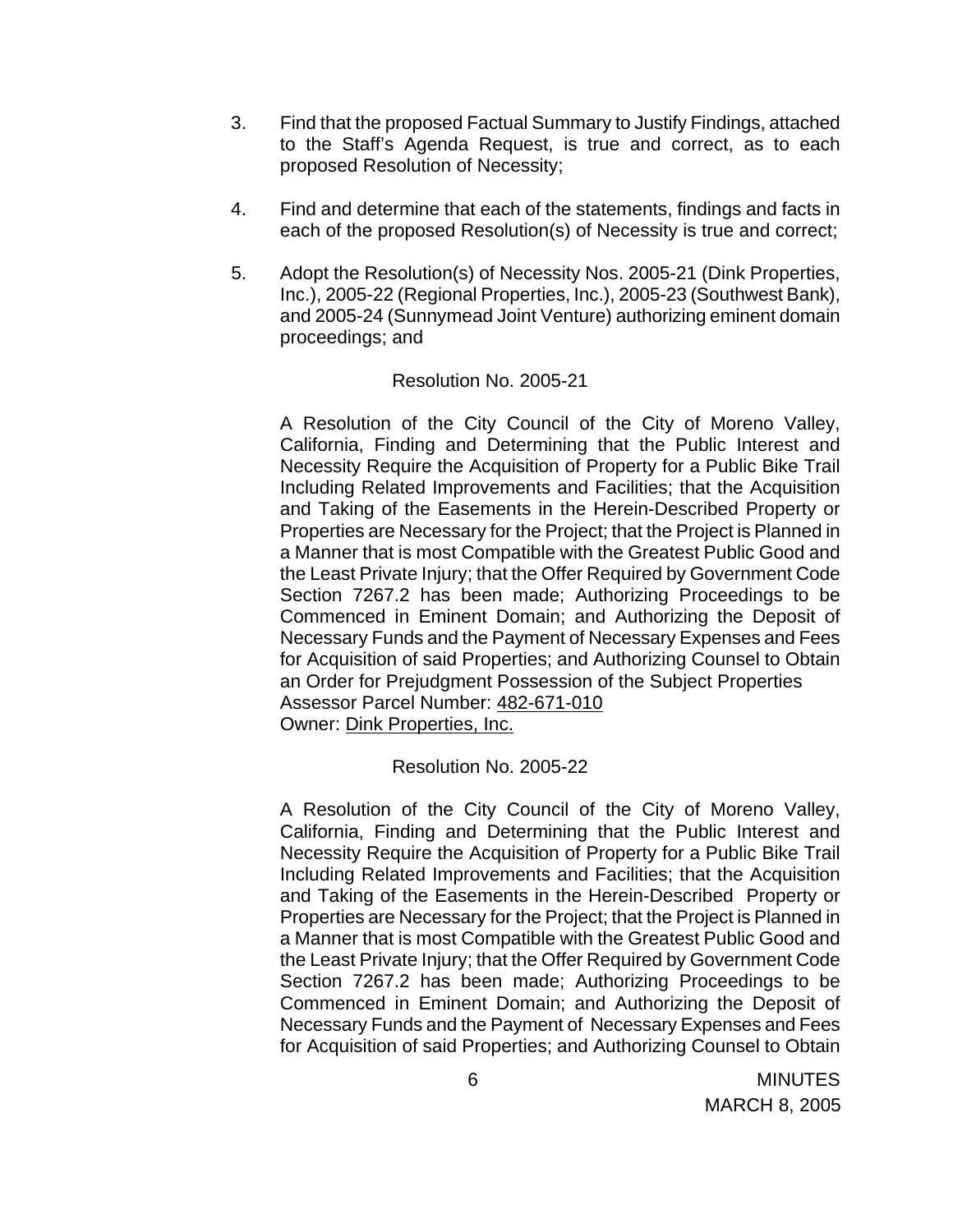an Order for Prejudgment Possession of the Subject Properties Assessor Parcel Numbers: 296-162-012, 296-212-034, 296-212-062, 296-212-064, 296-223-001; Owner: Regional Properties, Inc.

#### Resolution No. 2005-23

A Resolution of the City Council of the City of Moreno Valley, California, Finding and Determining that the Public Interest and Necessity Require the Acquisition of Property for a Public Bike Trail Including Related Improvements and Facilities; that the Acquisition and Taking of the Easements in the Herein-Described Property or Properties are Necessary for the Project; that the Project is Planned in a Manner that is most Compatible with the Greatest Public Good and the Least Private Injury; that the Offer Required by Government Code Section 7267.2 has been made; Authorizing Proceedings to be Commenced in Eminent Domain; and Authorizing the Deposit of Necessary Funds and the Payment of Necessary Expenses and Fees for Acquisition of Said Properties; and Authorizing Counsel to Obtain an Order for Prejudgment Possession of the Subject Properties Assessor Parcel Number: 482-383-005; Owner: Southwest Bank

#### Resolution No. 2005-24

A Resolution of the City Council of the City of Moreno Valley, California, Finding and Determining that the Public Interest and Necessity Require the Acquisition of Property for a Public Bike Trail Including Related Improvements and Facilities; that the Acquisition and Taking of the Easements in the Herein-Described Property or Properties are Necessary for the Project; that the Project is Planned in a Manner that is most Compatible with the Greatest Public Good and the Least Private Injury; that the Offer Required by Government Code Section 7267.2 has been made; Authorizing Proceedings to be Commenced in Eminent Domain; and Authorizing the Deposit of Necessary Funds and the Payment of Necessary Expenses and Fees for Acquisition of said Properties; and Authorizing Counsel to Obtain an Order for Prejudgment Possession of the Subject Properties Assessor Parcel Number: 482-672-022; Owner: Sunnymead Joint Venture

6. Direct the City Attorney/counsel for the City to file appropriate action(s) in eminent domain, and including applications for orders authorizing deposit of funds and for prejudgment possession.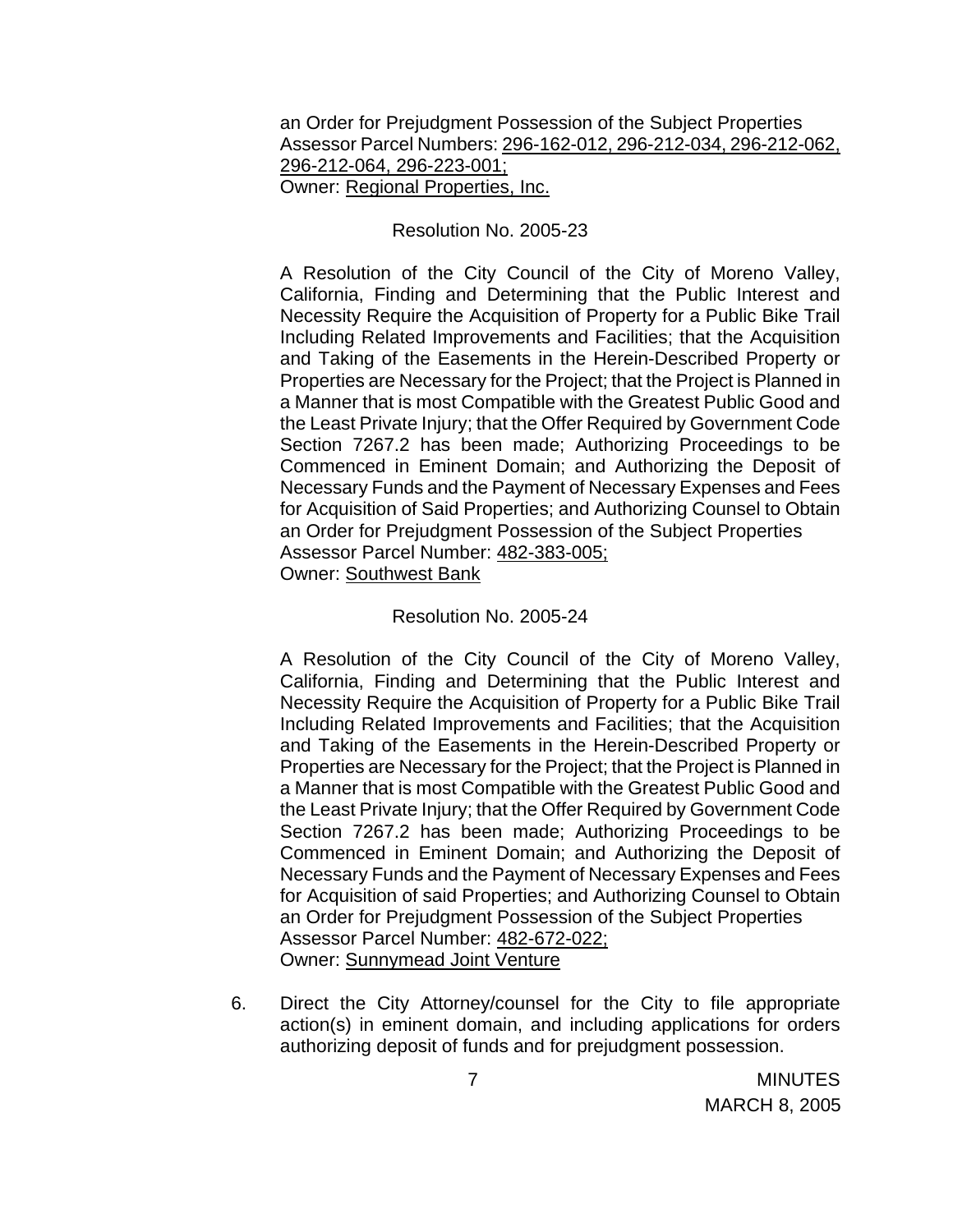Mayor Stewart opened the public testimony portion of the public hearing. Public testimony was received from Joe Aklufi of Regional Properties (opposes).

### **Approved by a 5-0 vote. m/Flickinger, s/White.**

## **F. ITEMS REMOVED FROM CONSENT CALENDARS FOR DISCUSSION OR SEPARATE ACTION - NONE**

#### **G. REPORTS**

- G1. APPOINTMENT TO THE ACCESSIBILITY APPEALS BOARD (Report of: City Clerk's Department) Recommendation: That the City Council, after reviewing the ballot provided by the City Clerk:
	- 1. Appoint Lawrence Baird to the Accessibility Appeals Board as a Construction Representative for a term expiring June 30, 2005, or as a Physically Challenged Representative for a term expiring June 30, 2007;
	- 2. If appointment is not made, declare the positions vacant and authorize the City Clerk to re-notice the positions as vacant.

Mayor Stewart opened the agenda item for public comments; there being none, public comments were closed.

#### **Approved by a 5-0 vote to appoint Lawrence Baird as a physically challenged representative for a term expiring June 30, 2007. m/White, s/Flickinger.**

G2. LEGISLATIVE UPDATE (Report of: Interim Assistant City Manager) Recommendation: That the City Council receive and file the informational report.

Mayor Stewart opened the agenda item for public comments; there being none, public comments were closed.

#### **Approved by a unanimous vote. m/Batey, s/Flickinger.**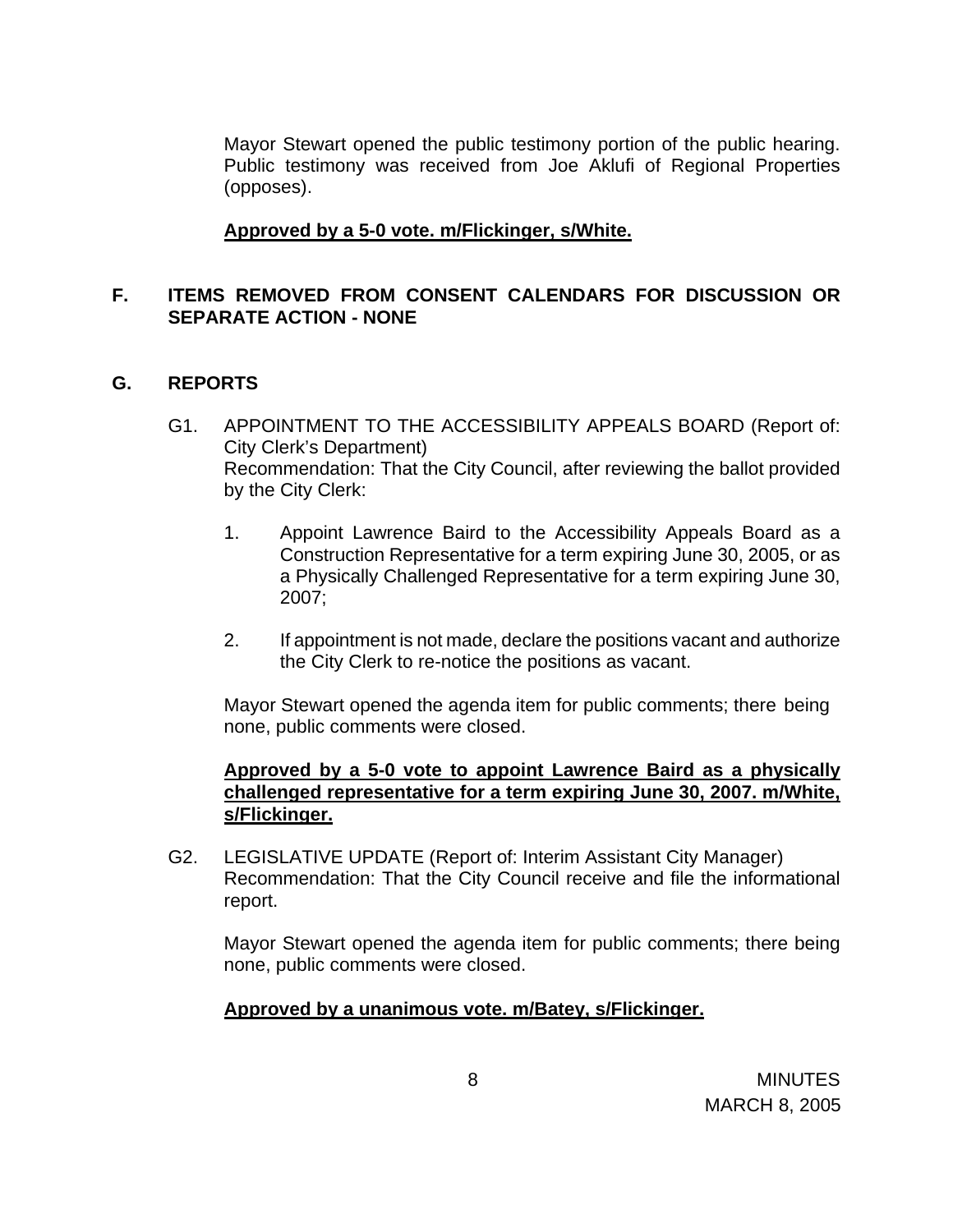- G3. CITY MANAGER'S REPORT (Informational Oral Presentation not for Council action) – No report given
- G4. CITY COUNCIL REPORTS ON REGIONAL ACTIVITIES

 Report on Southern California Association of Governments (SCAG) by Council Member White - No report given this evening as the summary was not received in time.

# **H. LEGISLATIVE ACTIONS**

### ORDINANCES - 1ST READING AND INTRODUCTION

H1. SEIZURE AND FORFEITURE OF NUISANCE VEHICLES (CONTINUED FROM 2/22/05) (Report of: City Attorney's Office) Recommendation: That the City Council introduce proposed Ordinance 683 adding Chapter 12.13 to the Moreno Valley Municipal Code, related to the forfeiture of vehicles used in the commission of illegal dumping.

### Ordinance No. 683

An Ordinance of the City Council of the City of Moreno Valley, California, Amending the City of Moreno Valley Municipal Code by Adding Chapter 12.13 Regarding Seizure and Forfeiture of Nuisance Vehicles

Mayor Stewart opened the agenda item for public comments; there being none, public comments were closed.

# **Approved by a 5-0 vote. m/White, s/West.**

ORDINANCES - 2ND READING AND ADOPTION – NONE

ORDINANCES - URGENCY ORDINANCES – NONE

RESOLUTIONS – NONE

PUBLIC COMMENTS **ON ANY SUBJECT NOT ON THE AGENDA** UNDER THE JURISDICTION OF THE CITY COUNCIL ARE AS FOLLOWS: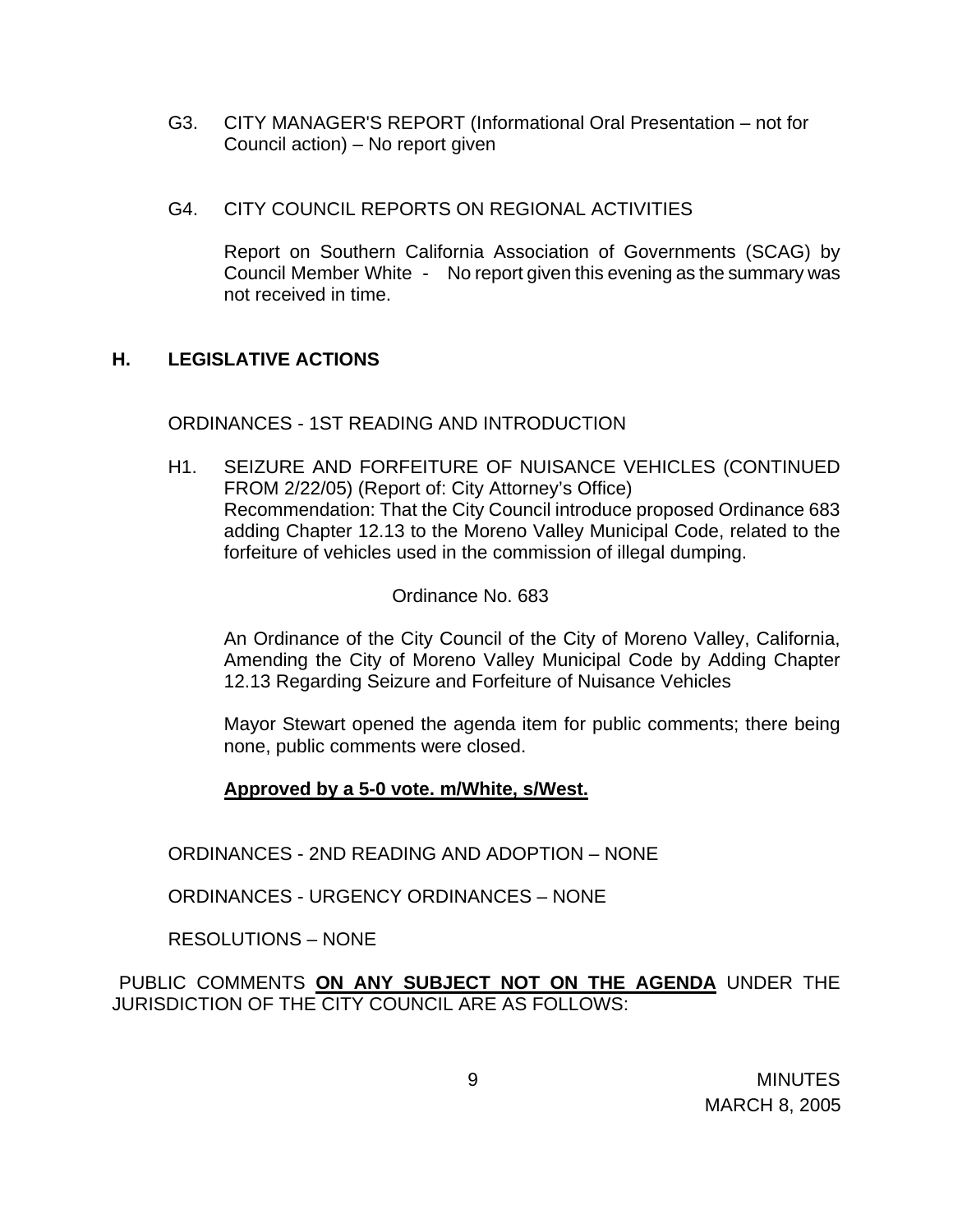#### Pastor Esther Grant

1) Needs help relocating her church "God's Helping Hand" – helps people with substance abuse problems – would like to continue the good work she is doing in Moreno Valley

# Susan Gilchrist

1) Large homes on small lots – lots should be larger – rural  $\frac{1}{2}$  acre lots should be a true ½ acre

# Robert Delgado

- 1) Lives in Moreno Valley Ranch is representing the four families that have been yellow-tagged
- 2) Living in hotel due to yellow-tagging causes a financial hardship would like Council to provide assistance to help these homeowners get back in to their homes – they are not receiving any assistance from the builder

## **CLOSING COMMENTS AND/OR REPORTS OF THE CITY COUNCIL, COMMUNITY SERVICES DISTRICT, OR COMMUNITY REDEVELOPMENT AGENCY**

# Council Member Batey

1) Announced Black History Parade being held this Saturday at 9:00 a.m. at Community Park

# Mayor Pro Tem Flickinger

- 1) Stated some people do prefer large homes on small lots
- 2) Attended the Community Partners meeting at Moreno Valley Community College along with Council Member West last night – moving toward accreditation as a fullfledged independent college – mascot will be the Moreno Valley Lions – expanding their award winning health profession programs – many exciting things going on at the campus – 6,300 students attending the campus
- 3) Attended an outstanding performance of Pirates of Penzance thanks to Moreno Valley LDS church – quality of performance was excellent
- 4) Moreno Valley Community Band played at the Nixon library wonderful performance – very proud of our band
- 5) Press release from Moreno Valley Police Department stating there is a fraud scam involving suspects from Canada – "Nigerian or West African" fraud scam or the "Prize Pitch" scam – more information regarding these scams can be found at the Royal Canadian Mounted Police website @rcmp.grc.gc.ca or contact the Moreno Valley Police Department

# Council Member West

1) Stated the City Manager is doing an excellent job monitoring the situation on yellowtagged homes – also thanked staff for their efforts